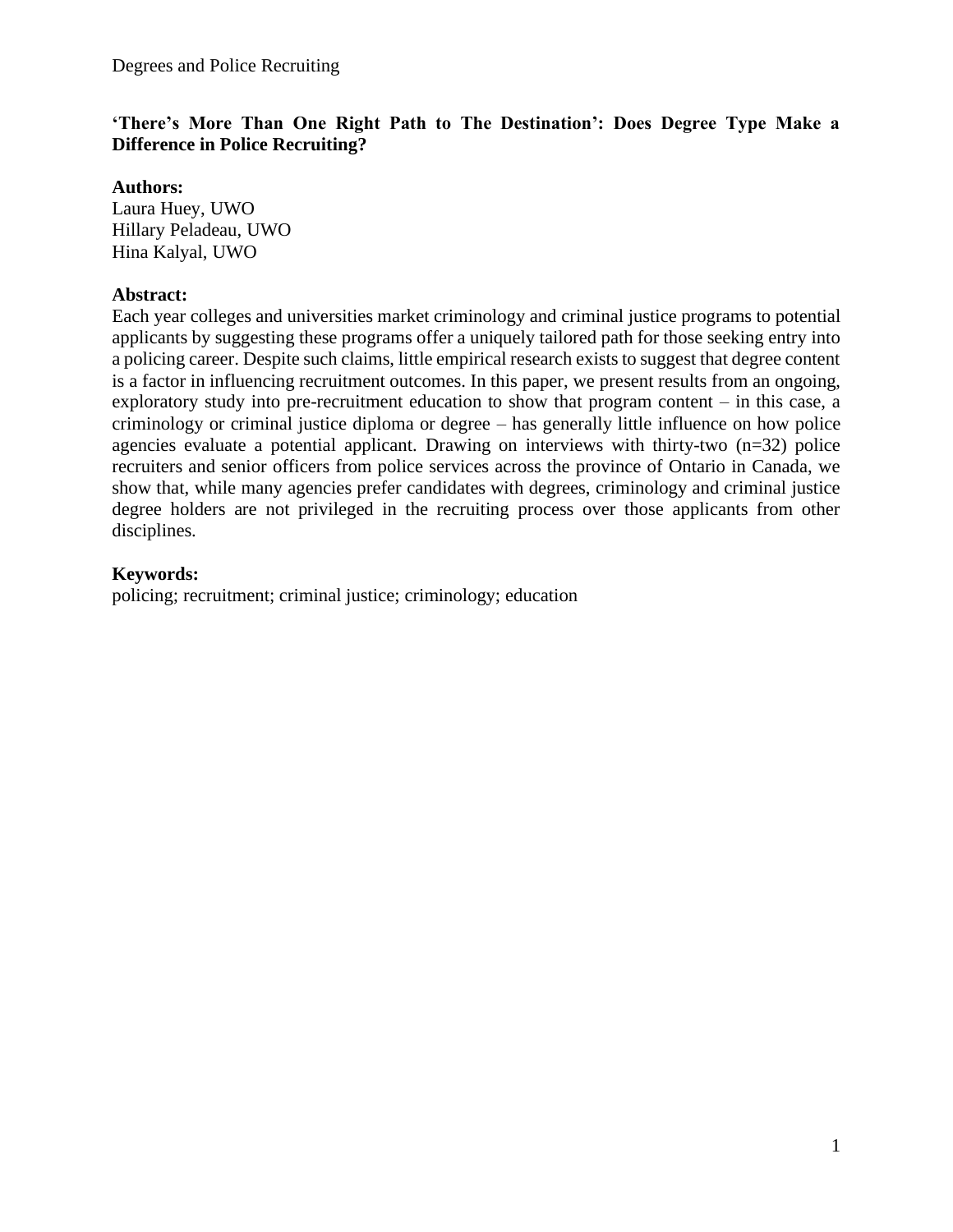#### **Introduction**

Very few people in our society are entrusted with the responsibility of enforcing laws and maintaining order. Professionals in this field must be equipped with technical knowledge and skills, and offer the strong character and personal discipline required to succeed in a demanding environment. The Criminal Justice program will help you prepare to take on this challenge. (Medicine Hat College, 2010)

Each year thousands of college and university students enroll in Canadian criminology and criminal justice programs. Most, if not all, of these students, do so believing that a diploma or degree from one of these fields will provide the requisite knowledge and skills for a criminal justice career (Courtright & Mackey, 2006; Schanz, 2013)<sup>1</sup>. Yet, little is known about the extent to which such programs equip students with the skills they need to enter a criminal justice career. As was recently observed, without this knowledge, there may be a gap between what criminology students learn in their programs and what a job in criminal justice demands of them (Bartels, McGovern and Richards 2015: 145).

This paper addresses the question of how well criminology and criminal justice programs prepare students. It analyzes qualitative data from interviews with police recruiters and senior officers, and their perceptions of graduates' preparedness for criminal justice roles and meeting police agencies' present and future hiring needs. We interviewed thirty-two (n=32) recruiters and senior officers from across eighteen (n=18) police services. The interviewers asked each interviewee to give their views on a series of issues related to education and recruitment. In particular, interviewees were asked to compare the merits of applicants with a criminology or

<sup>1</sup> According to *Police Services Act* (2015), an individual can apply to become a police officer if they have a secondary school diploma (or its equivalent). Police agencies in Ontario do not require a college/university degree. However, a recent survey conducted by the Ontario Association of Police Service Board (2017) reports that most police agencies agree that post-secondary education should be a prerequisite to becoming a police officer due to the changing nature of crime. Agencies favour applicants with higher education, and thus, there are many post-secondary programs that market themselves towards police recruits.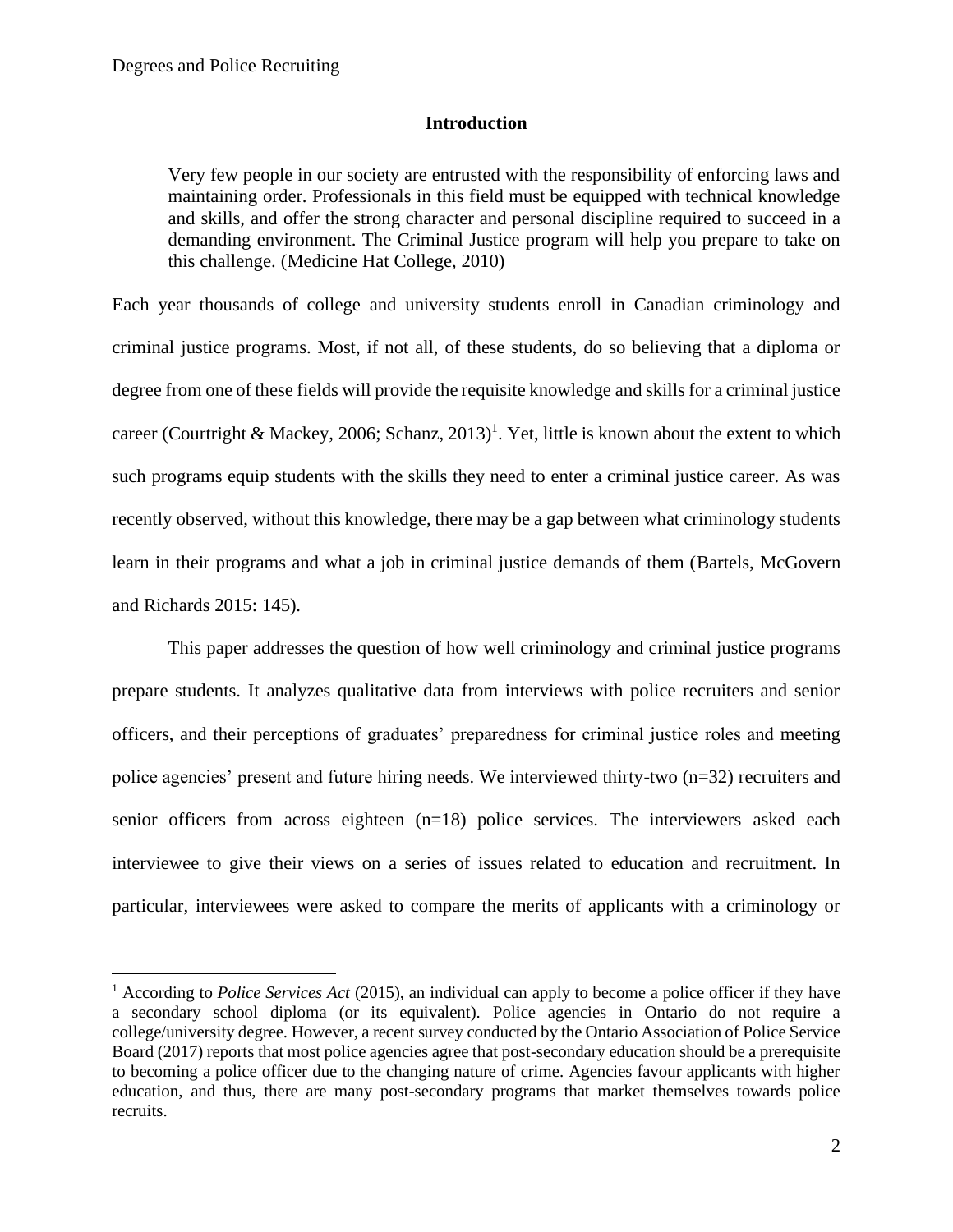criminal justice diploma or degree with applicants from other academic backgrounds. Most interviewees felt that the type of degree or diploma an applicant has does not significantly affect their success as a police officer. Many of the subjects also felt that the type of degree or diploma an applicant has should not be a significant factor in recruiting decisions.

#### **Pre-recruit Education**

Few police education studies focus on degree type, and, particularly, on the question of whether or not having a criminology or criminal justice degree significantly influences recruitment outcomes. We are not alone in this observation; other scholars have noted that too little is known about post-graduate outcomes for criminology and criminal justice students (Wimshurst & Allard, 2007; Bartels et al., 2015). What makes this gap particularly surprising, as Bartels et al. (2015) have noted, is that it appears amid a wealth of recent scholarship on 'student-consumers' and the rise of professional, or 'administrative criminology', programs within the neoliberal university/college (see, for example, Saunston & Morrish, 2010; Hamer & Lang, 2015; Bunce, Baird, & Jones 2016). Although critics worry that criminology and criminal justice programs cater too much to professional concerns and students' employment success post-graduation (Farrell & Koch, 1995; Flanagan, 2000; Frederick, 2012), we actually know very little about how well the graduates of these programs meet the needs of police services and other public institutions.

Of what we do know, research findings are mixed as to whether degree specialization makes a significant difference on an individual's later attitudes, behaviours and/or future career development post-recruitment. In a study by Carlan (2007), officers who pursued criminal justice degrees reported having gained great value from their coursework in terms of improved knowledge of criminal justice, as well as their ability to deal with conceptual and managerial issues. However, a more recent study of police careers and degree type found little evidence to support that one's

3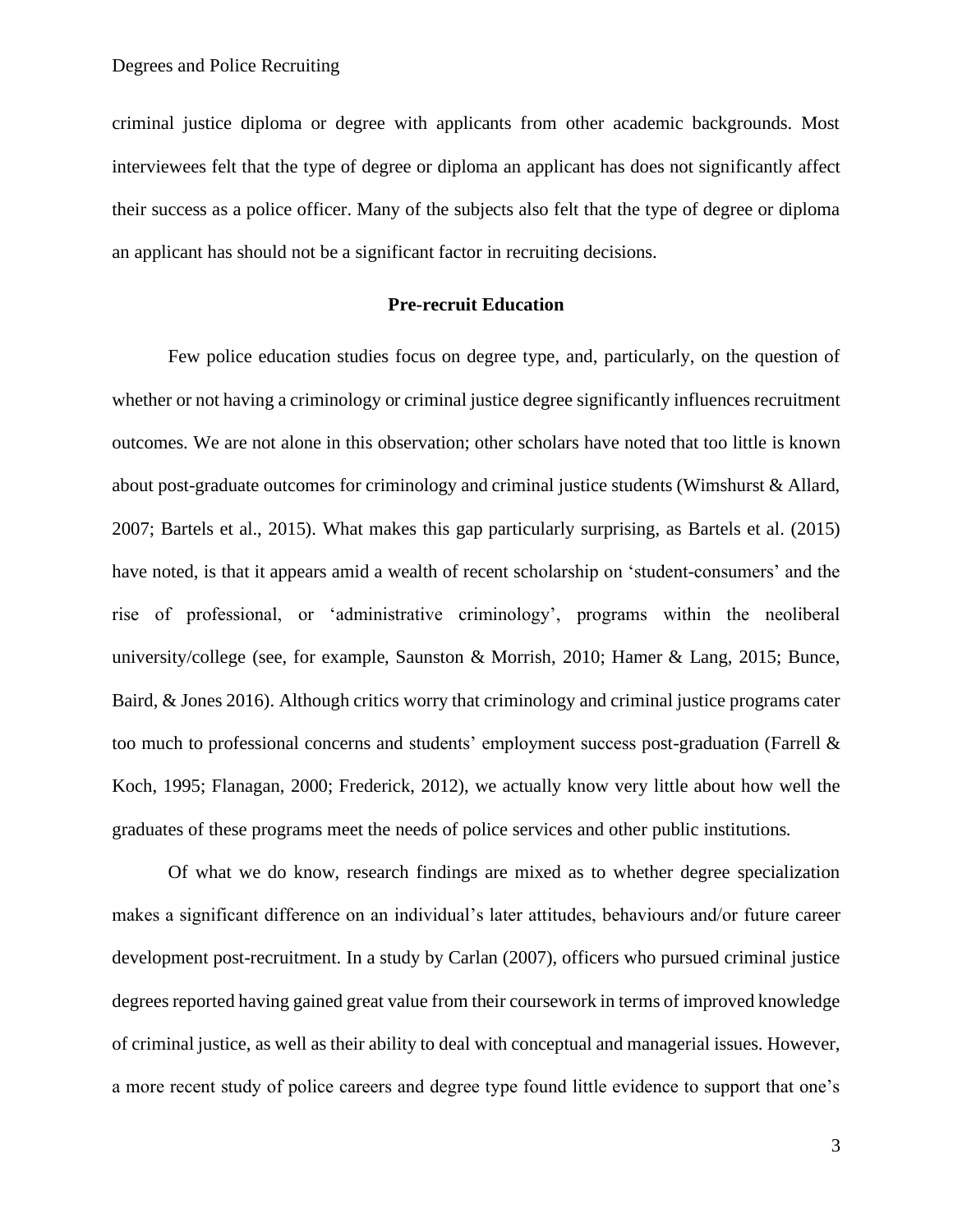field of study in college affects occupation approval, feelings towards management, or role orientations (Paoline, Terrill, & Rossler, 2015, p. 66). Proponents of the value of criminology and criminal justice education for police have suggested that degrees in these areas are useful because they can teach students skills and competencies that meet the demands of different police organizations. These programs may also provide officers with adequate knowledge of global issues and their impact on crime at a local level (Paterson, 2011). Yet, some studies have found no significant difference in the skill set of police recruits with criminology versus other degrees (Carlan, 2007; Manis et al., 2008). Further, results of a study by Manis et al. (2008) on citizen complaints showed no difference in complaints between officers with criminology majors versus other social sciences.

It has also been noted that post-secondary education develops critical, creative and conceptual skills to deal with complex problems (Worden, 1990; Paynich, 2009), irrespective of the degree subject studied (Carlan, 2007; Manis et al., 2008). Some scholars therefore argue that overall university experience leads to the development of ethical and culturally aware attitudes among police officers, rather than specific course content (Roberg, 1978). In short, it would seem that the benefits of a criminology or criminal justice degree for police officers remain unclear.

The benefits that recruits with criminology or criminal justice degrees bring to a police force are also unclear. Do police services value these degrees? And, if so, does the possession of one of these degrees confer a preferential or privileged status on potential recruits?

## **Current Study**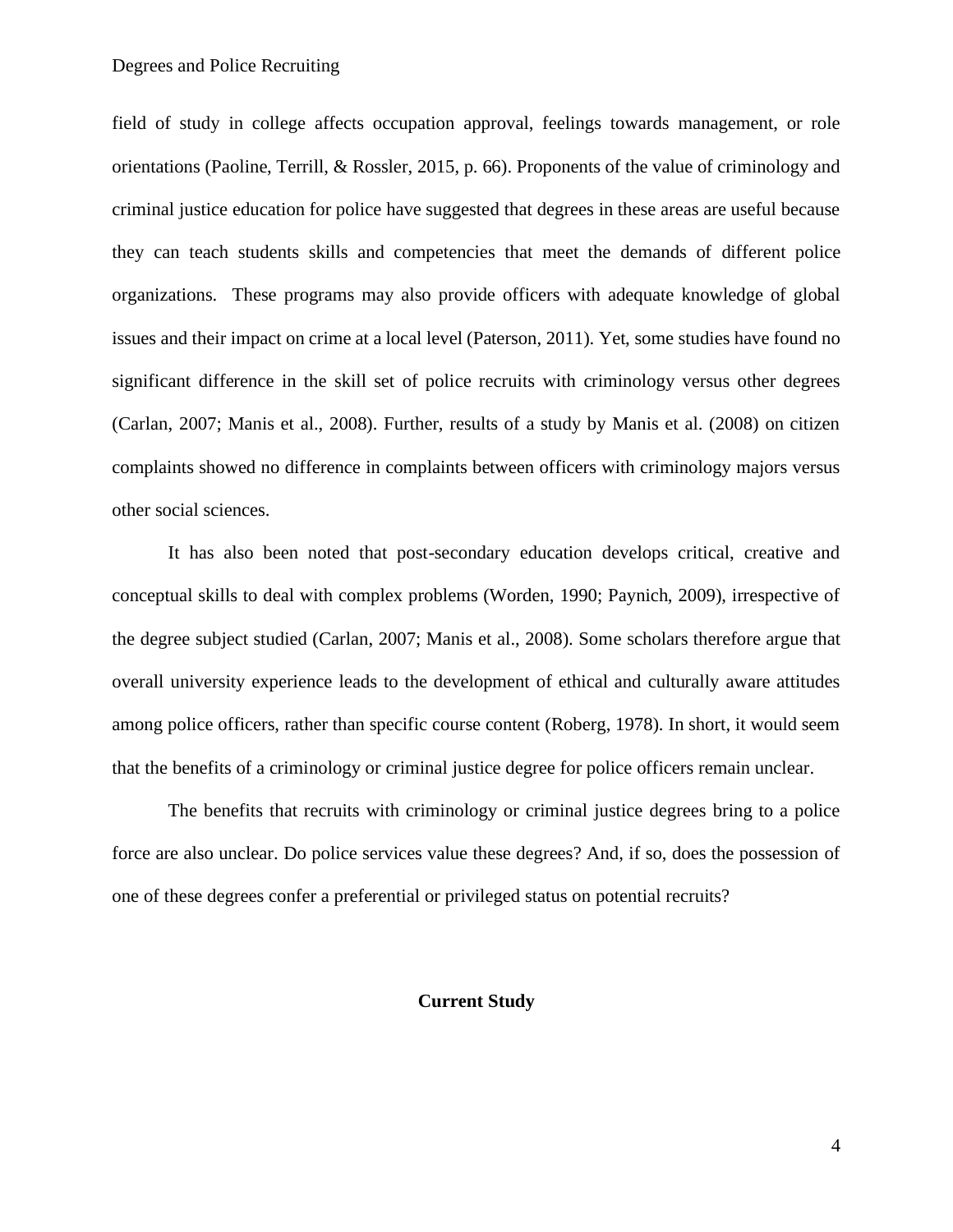The data for this study is drawn from a larger project exploring the extent to which criminology and criminal justice post-secondary education programs meet the needs of Canadian police services. Our research questions were:

- 1. What forms of policing-related post-secondary education currently exist in Ontario for potential police recruits?
- 2. Are these programs suitable for the needs of police organizations given the operational and other demands they face?

#### **Method of Inquiry**

To examine this issue, we focused on the province of Ontario and conducted a mixedmethodological study consisting of: 1. an environmental scan of all college and university programs in the province marketed as suitable or desirable for students seeking entry into a policing career; and 2. Semi-structured interviews with police recruiters and senior officers from across the province. Our sampling frame for the latter was developed from a list of 58 municipal, provincial and federal policing services operating in Ontario. Invitations to participate were sent to each service, and seventeen services responded. Police recruiters were selected for interviews in order to speak about current recruitment models and practices; senior officers were asked to provide an organizational perspective that included an assessment of future policing needs. Further, whereas recruiters interview and evaluate potential recruits, senior officers sit on constable selection panels.

## **Data Collection**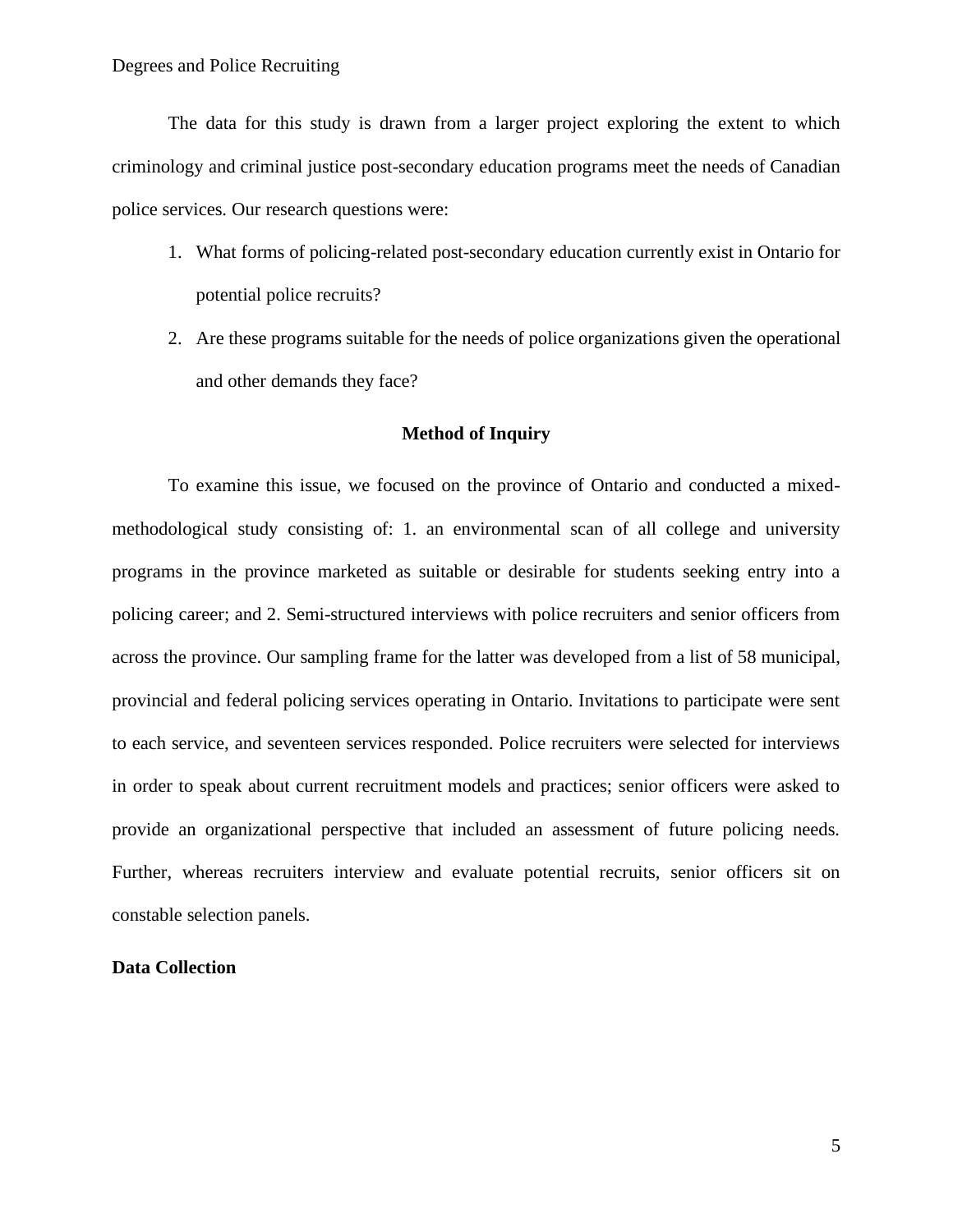For the interview portion of this study, we conducted a total of thirty-two  $(n=32)$ interviews<sup>2</sup> with eleven (n=11) police recruiters<sup>3</sup> and twenty-one (n=21) senior officers from eighteen  $(n=18)$  services across Ontario<sup>4</sup>. Interviews were conducted with an interview guide (see *Table 1*) with questions about the following topics:

- 1. desirable qualities in current and future recruits;
- 2. police assessment tools, such as General Duty Constable competencies;
- 3. views on police education, including content and modes of delivery;
- 4. views based on specific knowledge and experience of select college and university-based programs.

It was in relation to the third topic area that interviewees were asked about their views of the utility of criminology and criminal justice degrees for policing applicants, compared to programs in other subject areas. Participants were also asked about hiring models and the types of skills, knowledge, and personal traits they typically look for during the recruiting process.

#### **Data Analysis**

An exploratory analysis of the interview data was first conducted using inductive thematic coding. The inductive approach is more flexible as it not constrained by any pre-existing theories or ideas, and the themes identified by the researcher are directly related to the data (Braun & Clarke, 2006). For our analysis, we read the data carefully to identify text that could be grouped into general themes, which were helpful in structuring the working paper we developed for the

 $2$  The original data set was comprised of thirty-three (n=33) interviews; however, one interview with a recruiter was excluded from the analysis for this study because he chose not to answer the question about criminology and criminal justice.**.**

 $3\text{ To}$  help keep participants anonymous, we have referred to participants by different genders.

<sup>&</sup>lt;sup>4</sup> All interviews were conducted in accordance with Tri-Council guidelines on ethical treatment of research participants and our University's Research Ethics Board.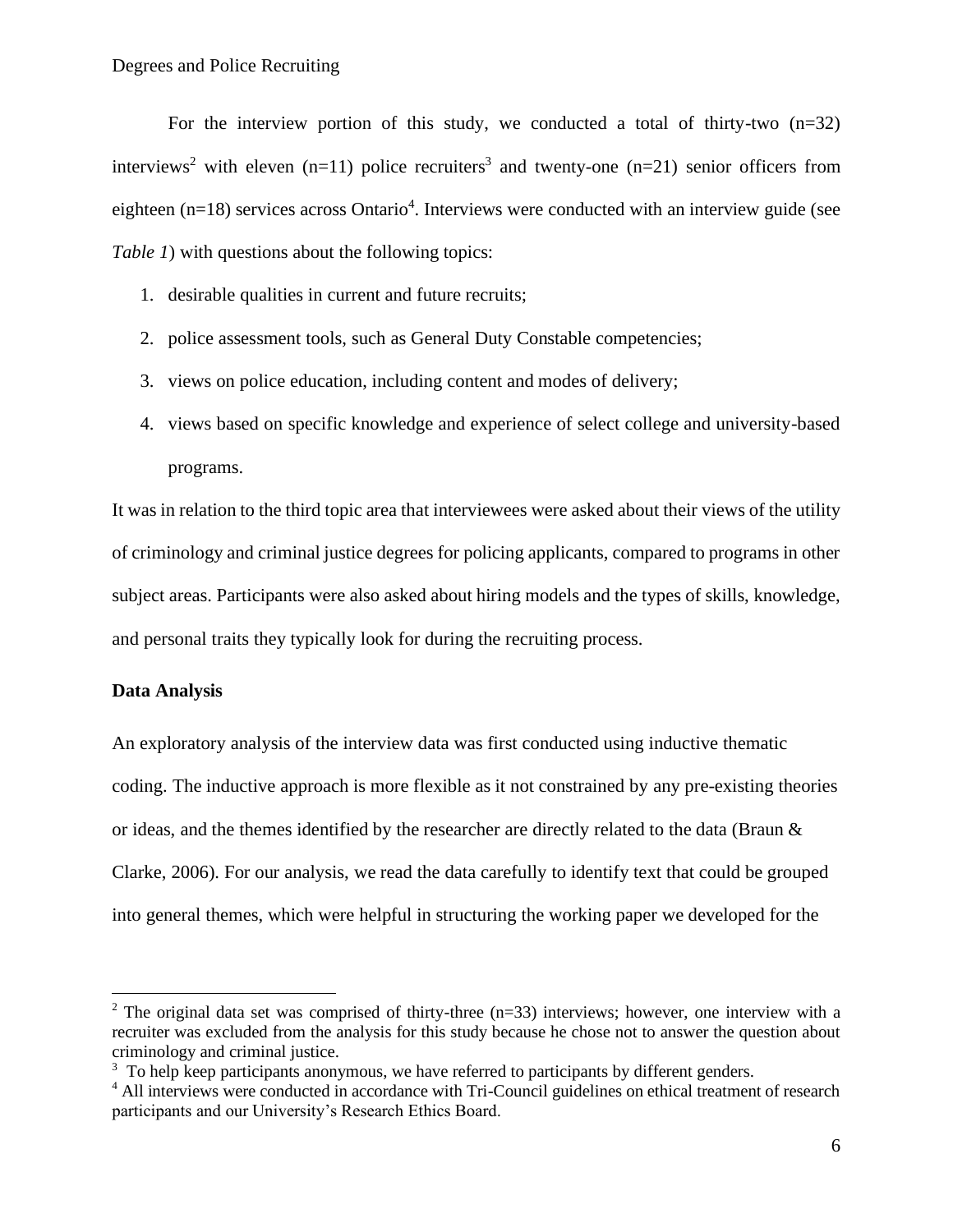larger project. The general themes are related to the study objectives, while the sub-themes are based on the close analysis of data (Thomas, 2006). Once the general themes were determined, we then returned to the data and, relying on the interview guide topics, engaged in focused coding. For this purpose, we created categories from the actual text or quotes in the raw data and to ensure reliability, all coding was independently verified by another team member. The results of this analysis inform our findings below.

#### **Results**

All interviews began with a version of the following question: 'Do you think having a criminology or criminal justice degree makes any difference to the skillset of the candidates?' Once collected, responses were clustered into one of three categories: 'yes', 'not significantly', and 'no.'

#### **Yes**

We received six  $(n=6)$  positive responses – one from a recruiter and five from senior officers. The responses can be categorized based on the participants' reasoning.

Four participants focused on the value of 'higher education' in general being useful in policing. For example, one police leader replied, "I think it does for sure … One, learning at a higher level is certainly beneficial, not just at the entry-level, but as you move through the police service as well." Similarly, another senior officer responded, "I do. The one thing going to university does is it teaches you the ability to learn, digest, and write." Without specifying degree type, he added, "I think that some of the courses that are being provided now through various universities in support of policing is beginning to provide basic skills that we're expecting of new officers and prepare them for the job better than somebody that would walk of the street." The third officer felt that criminology and criminal justice degrees assist potential applicants because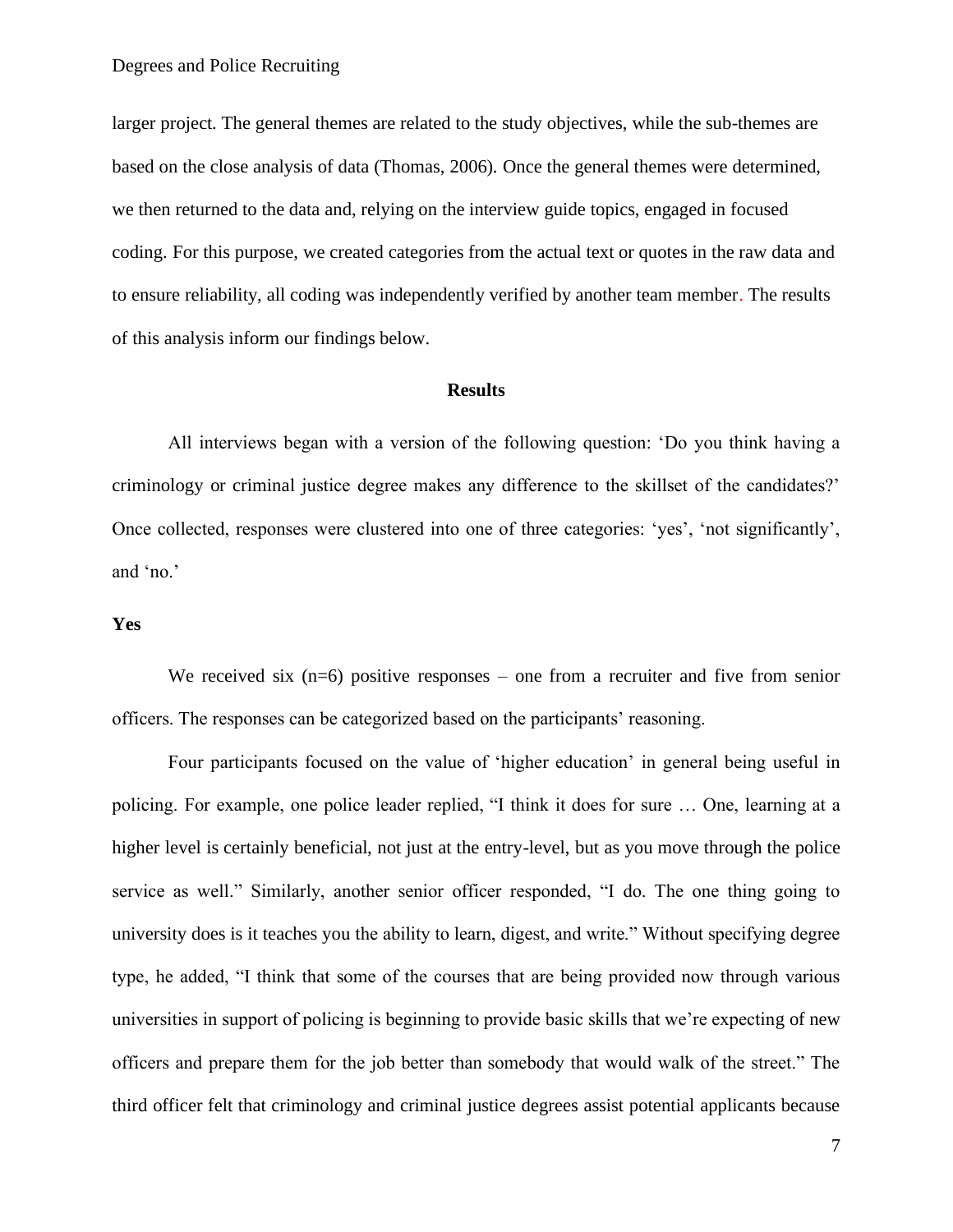they are "a little more focused into the type of work that we do." She also noted, however, "there's more than one right path to the destination", and that she didn't "want to say that [those with criminology or criminal justice degrees] are necessarily superior players. They all aren't." A third senior officer opined that a criminology or criminal justice degree would "absolutely" be useful to policing, and then added that any form of university education could be useful, "even if it's not a criminal justice degree."

Of the two positive comments received, one, a recruiter, noted that applicants with preexisting knowledge of the laws and criminal justice system can present as a little more confident than others during interviews, because they have "familiarity" with key ideas and concepts. The second officer, a senior officer, drew on his own experiences. "The criminology definitely helped me at the beginning of my career," he observed, because the education he received in that field, combined with his psychology major, provided a "good understanding" of people and how best to relate to others. However, no degree-specific advantages were noted for potential recruits during the evaluation process.

#### **Not Significantly**

We received fifteen (n=15) comments that fell within the 'not significantly' category. Respondents saw criminology and criminal justice degrees as having *some* positive benefits on holders that might make them more desirable as recruits; however, these benefits are not significant in terms of how recruiters evaluate potential candidates. One of the senior officers replied to our question that having one of the former makes "a little bit of difference. It helps." She added that exposure to content about the criminal justice system "gives you a sense of what crime and justice is all about." However, she also acknowledged that this knowledge alone was insufficient: "I don't think it's holistic enough to provide the skillsets needed to be a police officer." A senior officer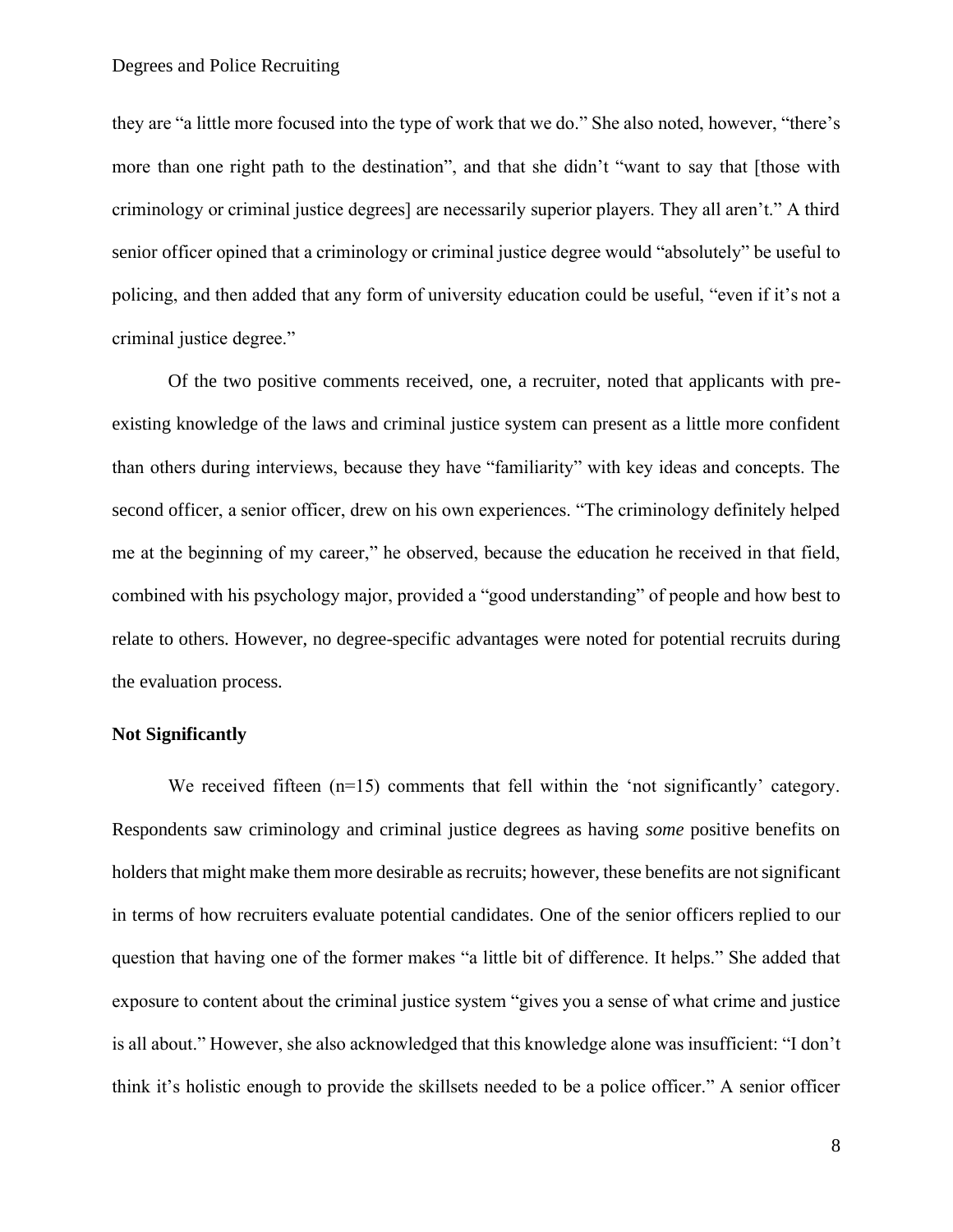from another service also felt that possessing a criminology or criminal justice degree helps new recruits "get off to a quicker start". According to the officer, applicants with a criminology or criminal justice educational background come into policing with "a little more formal knowledge of the court systems, the social issues that are affecting crime, the criminal code authorities and things like that." However, the relative disadvantage of a new officer without a criminology/criminal justice degree, he felt, could easily be overcome. Ultimately, he concluded, "I'm not aware of any one particular program that is better suited for policing than not."

Several officers within this group expressed the view that pursuing a criminology or criminal justice degree was not the best route to a successful career in policing. One officer said, "it's not the only road to get to where we want to go." This view was echoed by a senior officer in another service who stated, "I would be just as happy to hire somebody with a business degree as I would somebody that had a criminology degree." A senior officer elsewhere felt that, although having criminal justice knowledge pre-recruitment "isn't bad," his service received greater benefits from hiring individuals with social work degrees and experience. As he explained, "they can come to us with skills to both protect their own resiliency, but as well to communicate with people who are in distress or who are seeing the world through a different lens for whatever reason. That's very valuable too."

The one clear place in which degree type appears to matter is in pre-screening processes. A recruiter acknowledged that while a criminology or criminal justice degree would not confer any benefits upon an applicant during the interview portion of the recruitment process, the prescreening scale his service uses recognizes and privileges a degree or diploma in one of those two fields. As he explained, "Our service uses a pre-course screening scale, […] and in that we recognize that a potential candidate has a degree or diploma in a police-related field. So, they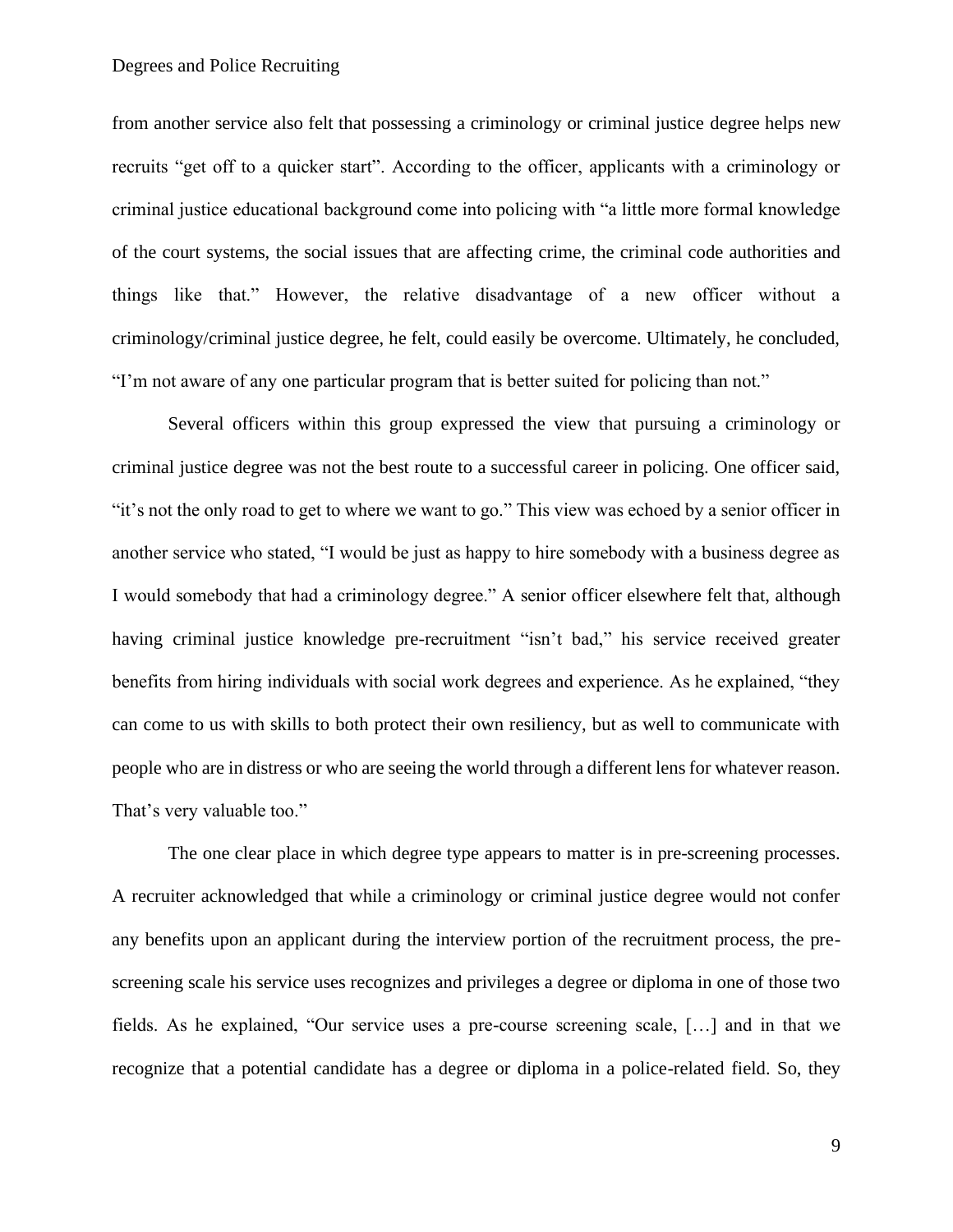would score slightly more marks than someone that had a degree or diploma in non-police related field." However, "at the interview stages, it doesn't favour a candidate to have a police university or college diploma, as compared to a university or college diploma that's not geared towards policing."

Some research participants in this category also spoke to the issue of whether knowledge acquired from a criminology or criminal justice degree might benefit successful recruits – and their police agencies – later in their career. Most in this group were unsure if there were any significant benefits. As one senior officer explained, "I'm not aware of any longitudinal studies that actually demonstrate that some of them do better than others." He then added, "If you based it purely on promotion, there's probably constables that have a lot more education than a lot of our higherranking people, but they have never thought of promotion … What weight you'd apply on their education to where they are, I'm not really sure."

**No**

In total, we received eleven  $(n=11)$  'no' responses – that is, the majority of interviewees stated that degree type ultimately has little bearing on whether an applicant will be successfully recruited into their police service. "I've sat on probably 100 selection panels," one senior officer stated. "I've seen so many different types of people walk through the door, with so many different types of college diplomas or university degrees. Criminology, I don't rank that any higher than somebody who might have been a teacher". The reasons provided as to why degree type makes little difference centered around various themes – such as the need for diverse skills in policing – mentioned below.

While some participants in the 'yes' and 'not significantly' groups saw the value in acquiring knowledge of crime and the criminal justice system before entry into policing, others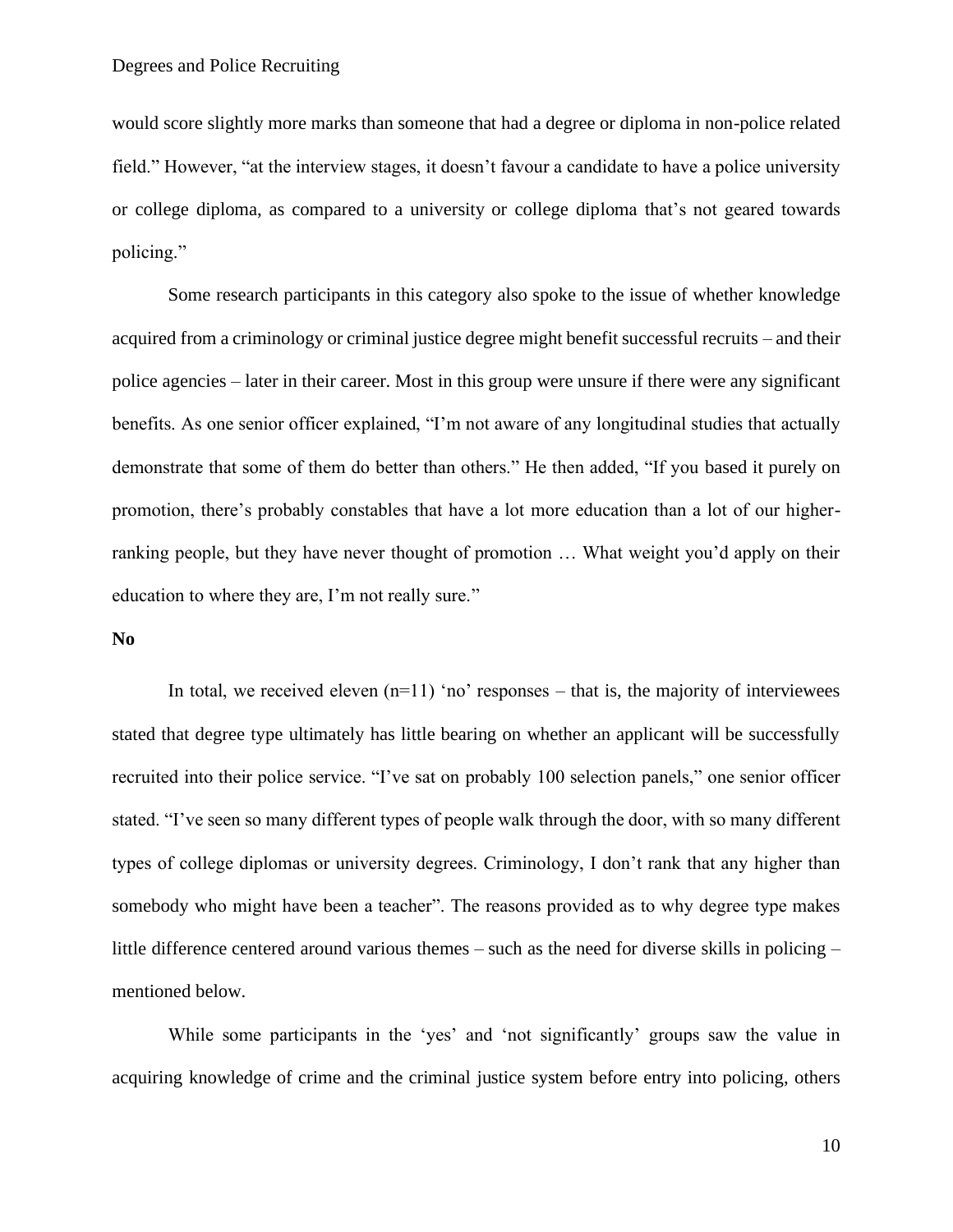felt that pre-recruitment knowledge and skills in these areas was not particularly useful. As one senior officer explained, without practical skill-building, "criminology [as] a pure degree, in my view, is not helpful." This view was shared by a recruiter who noted that he had recently hired Kinesiology students over criminology degree applicants. "Educationally, the criminology students that we were interviewing," he stated, "didn't have the 'gift-of-the-gab'. They didn't feel comfortable in their own skin." By contrast, the Kinesiology students had had professional training and "what made them great was their ability to sit and talk and be confident … we can work with that." While more applied criminal justice programs can help address skills deficits, those that focus primarily or solely on skills and applied knowledge are seen as too narrow. There are "always voids" in terms of what current criminology and criminal justice programs can provide.

Other interviewees noted that policing is a complex enterprise requiring multiple forms of knowledge and varied skillsets to meet the diverse array of current and future challenges. As one senior officer expressed, "On a national level, and certainly on a lower level, we're looking at 15- 20% of our business being crime focused, that's it." Thus, "If you're only focused on criminology and you think the only thing we are is crime fighters, then you're missing really what public policing is all about." This officer "could see somebody coming from business school … being able to compete and contribute equally to somebody having criminology." A recruiter for another service also spoke to the complexity of policing and the need for applicants from diverse educational backgrounds:

We have people [...] from different backgrounds, whether it's criminology, psychology, business […] we've got people on the job that were former architects, veterinarians. We have people with business backgrounds. We have people that have a really high skillset in IT [….] we can utilize those other skills.

Similarly, a senior officer stated, "I can take an accounting grad and teach him or her to be a police officer, but I cannot teach them accounting, and we need accountants in policing because we're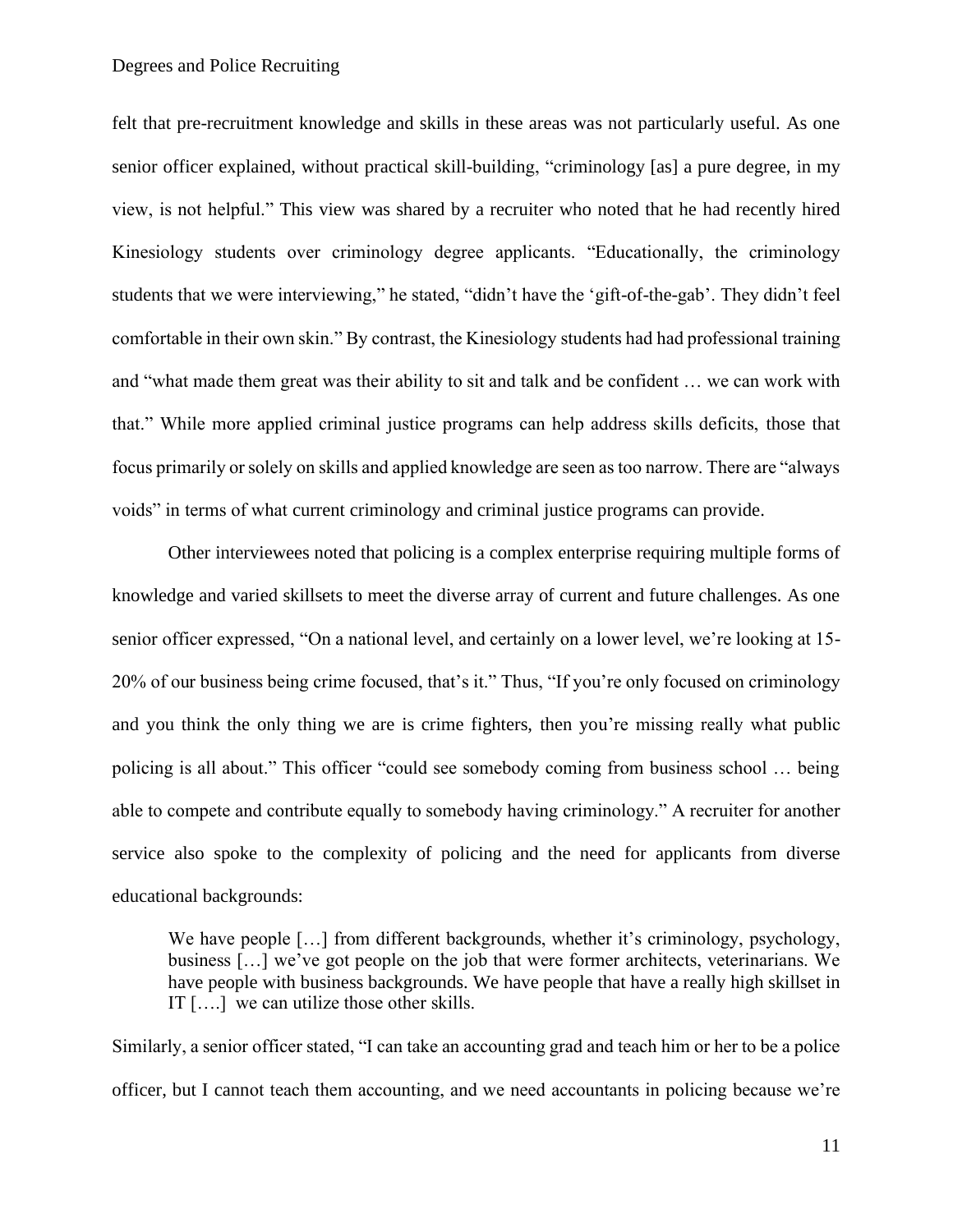running businesses." A senior officer stated he always advises applicants and current officers looking for more education to consider disciplines outside of criminology and criminal justice. "I think they need to look outside the box at different things that are offered." Since police agencies "have so many partners that we communicate with and stakeholders", he suggests individuals explore public administration programs.

Recruiting officers also acknowledged that having a criminal justice or criminology degree makes little difference to recruiting outcomes because subject matter knowledge in one or more areas of criminology is unlikely to shape their work as rookie constables in patrol positions. For example, one recruiter noted: "I don't see a difference in candidates from the get go, […] and I don't see a difference in candidates who are on the road." Echoing the comments of other officers interviewed for this study, she added, "a criminology student coming into policing may have some of the subject matter we're going to cover or they'll have to know, but inevitably people catch up." Considering the possibility that knowledge acquired for a criminology or criminal justice program might assist an officer's later career, this recruiter replied, "I can't answer that question down the road, but my gut feeling would be no." A senior officer, however, could answer the question and did: "I don't believe that it assisted me, as compared to anybody else with a different degree. I think it gives you a general idea of the criminal justice system in Canada, but I don't think it's a necessity to have a criminology degree..."

Participants also felt that, as long as someone had strong verbal and other skills desired by police agencies, degree type makes little difference. "We get as many good candidates from a physiology program, as we do from the criminology program," one recruiter explained, "because there is no difference." Further, if a candidate is particularly strong in verbal communication and other areas, holding a diploma or degree also makes little difference. Speaking of both those with

12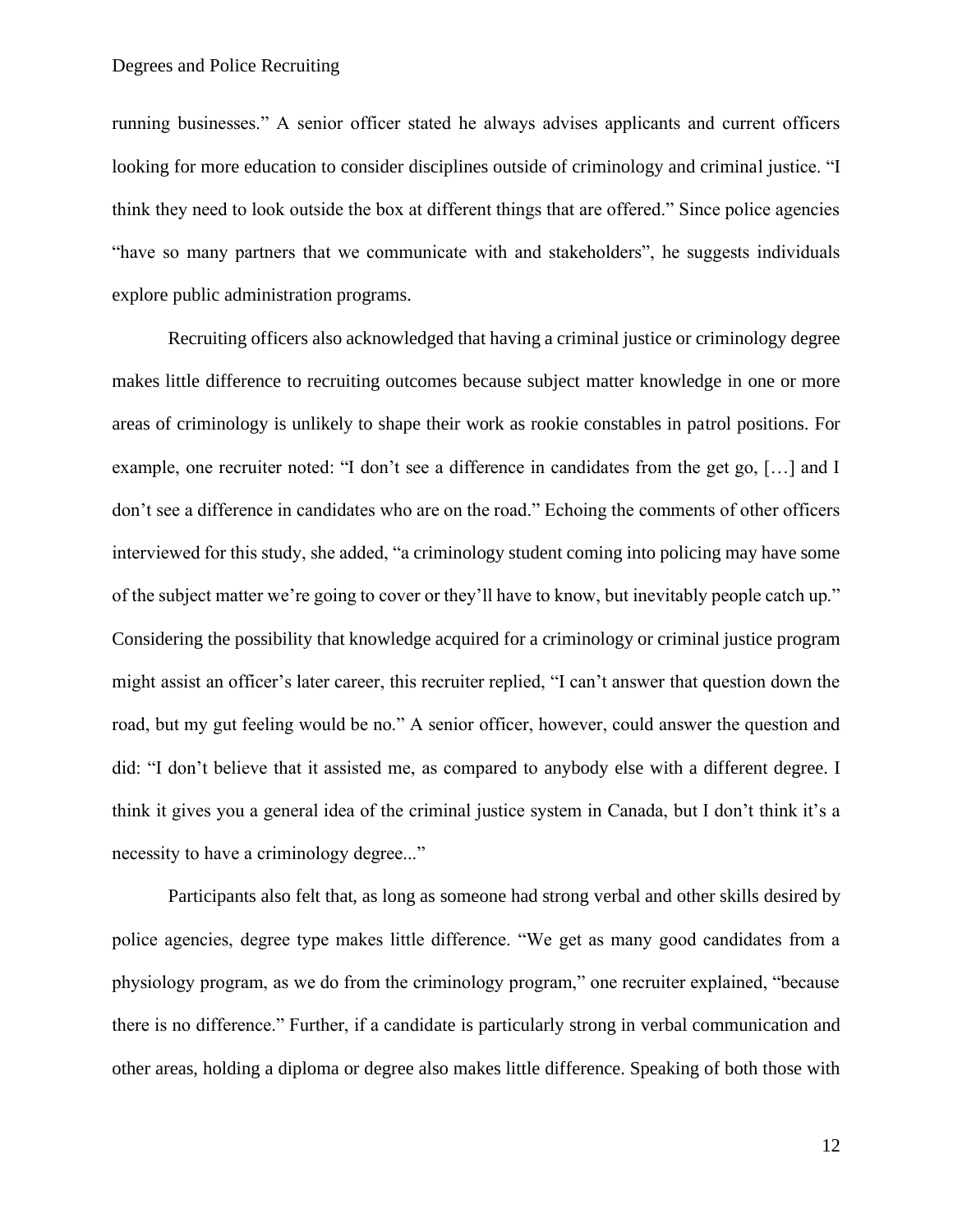and without degrees, one recruiter commented, "I think you can teach them both to be skilled at this job." We explore this theme further in the next section.

#### **Competency Models: Skills Over Educational Background**

In Canada, many, if not most, police services employ competency models in hiring and promotion decisions. These models are built on a set of competency profiles linked to the tasks and qualifications deemed necessary for each of the different major roles within an organization. Peeters (2014, p. 91) has suggested that "a competency profile should refer to the integration of knowledge, abilities and attitudes that are needed to act and behave adequately at work." The Police Sector Council (PSC) (2013, p. 22) has defined competencies "as observable abilities, skills, knowledge, motivation or traits defined in terms of the behaviours needed for successful job performance." These can be divided into generic ('critical thinking') and specific competencies ('ability to conduct interviews and interrogations') (Peeters, 2014). Regardless of which area a competency falls within, it must be associated with a set of standardized and measurable tasks or assessments clearly tied to an organization's mandate and objectives (PSC, 2013; Peeters, 2014).

In the province of Ontario there are generally three forms of competency models in use. Most police services across Ontario employ the Constable Selection System (CSS), a proprietary competency evaluation process created by the Ontario Association of Chiefs of Police (OACP) and the provincial Ministry of Community Safety and Corrections. A second model is that created by the Police Sector Council (PSC), a recently defunct national initiative for addressing human resource issues in policing. The third model consists of modified versions of the first two systems, adapted for a service's specific use. Each of the police services represented in this paper uses one of these systems in its recruitment process.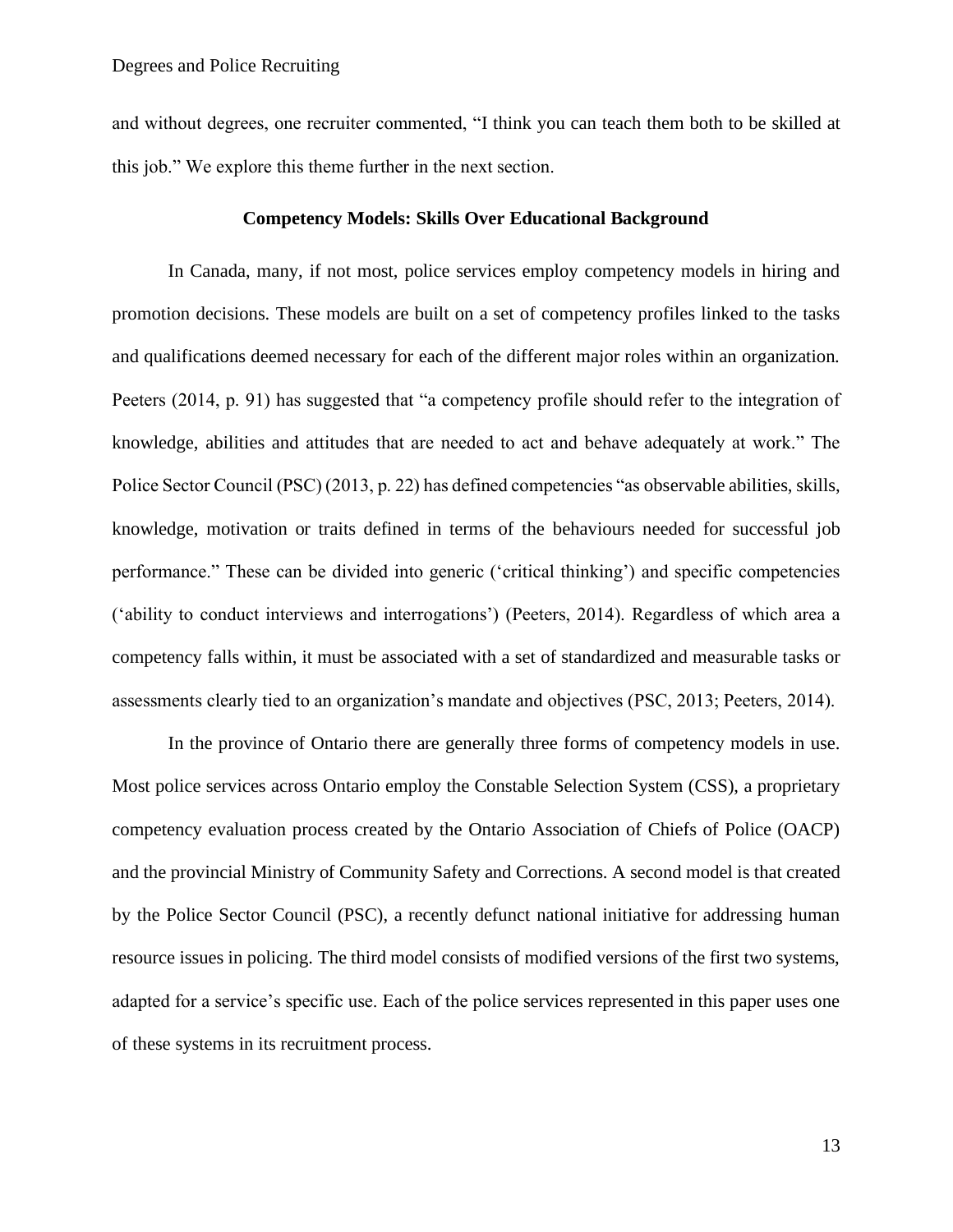Given the proprietary nature of the OACP model, to demonstrate how competencies working in policing hiring decisions, we focus instead on the PSC model<sup>5</sup> and those responsibilities associated with general duty work, and the competencies identified as necessary for that work. According to PSC (2013), the primary responsibilities of a general duty Constable are:

- 1. Apply relevant legislation, policies, procedures
- 2. Use equipment and technology
- 3. Maintain safety of self and others
- 4. Conduct general patrol
- 5. Respond to calls for service
- 6. Assist victims of crime
- 7. Conduct investigation
- 8. Apply detainee management
- 9. Deliver court testimony.

To perform these tasks, the required behavioral competencies are: adaptability; risk management; problem solving; stress tolerance; interactive communication; teamwork; organizational awareness; written skills; and ethical accountability and responsibility (PSC 2013).

The focus on skills as a critical component of hiring rather than qualifications why degree type appears to make little difference in policing recruitment decisions. To the extent that the ability to develop written, verbal and problem-solving skills, as examples, is not unique to a criminology or criminal justice program, we can understand why degrees in business, accounting, psychology and other fields would hold at least an equal value.

Throughout each of the interviews, we asked both recruiters and senior officers for their views on what traits, skills, and knowledge their police services look for in potential recruits. We also asked what, if any, model they employ to help them make those evaluations. Given that the CSS model is the most commonly used in Ontario, most services mentioned using some version of this model. For example, one service focused on only five of the CSS core competencies:

<sup>&</sup>lt;sup>5</sup> In discussions with officers who have worked with both the CSS and PSC models, most have said that while there are some differences, they are fundamentally similar.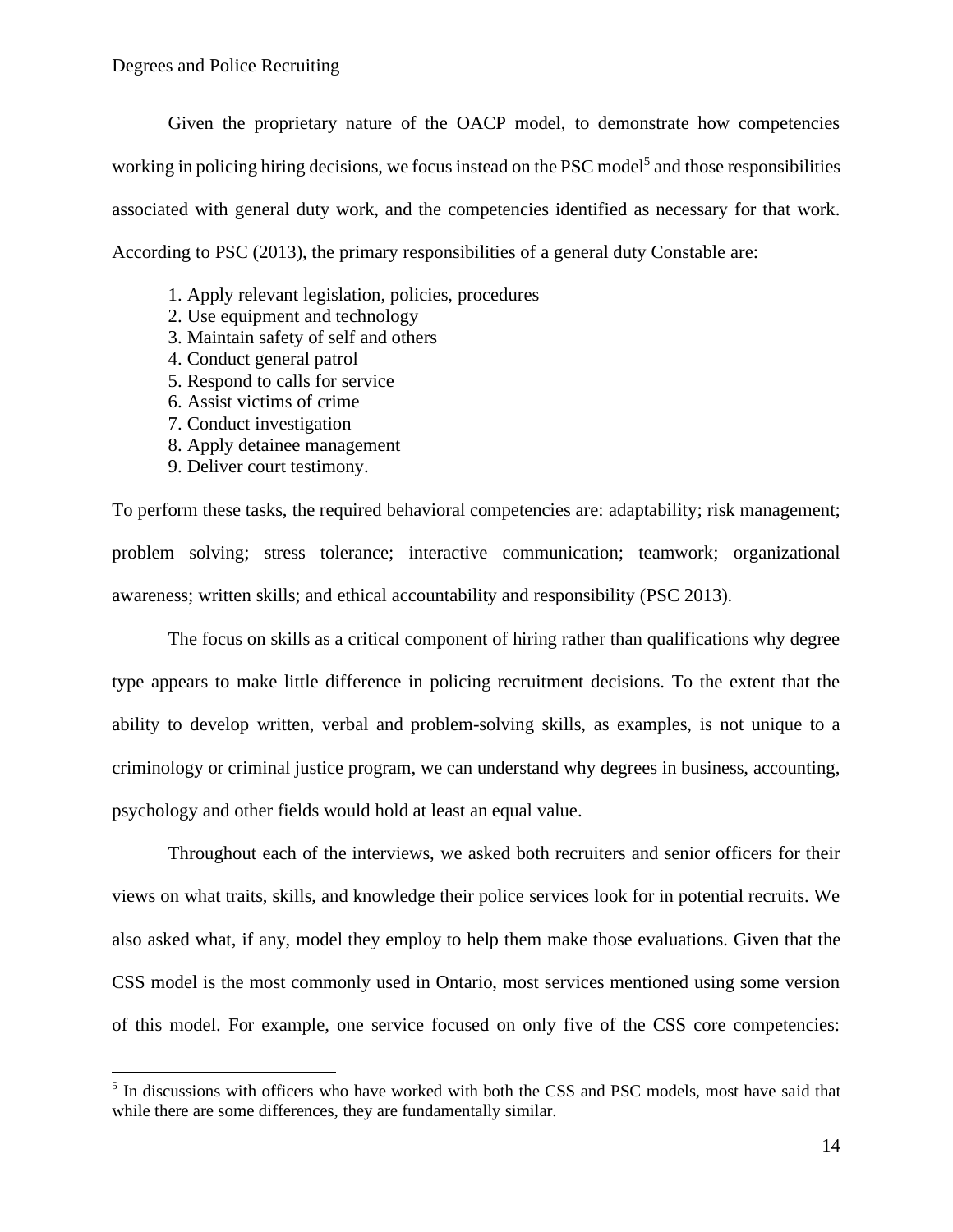relationship-building skills, evidence of a flexible attitude, self-confidence, self-control and valuing diversity. When asked if strong communication skills were also important, a recruiter explained;

Within all those skillsets, or all those competencies, we look at your interview process. We're grading communication in all of them. It's not a stand-alone competency in and of itself because it flows through every single one of them.

Recruiters and senior officers in services that do not use the CSS model pointed to similar traits as important criteria, but were more apt to say they look carefully for strong verbal and written skills.<sup>6</sup>

The competency models do not privilege or prioritize candidates with previous crime and criminal justice knowledge. As one senior officer stated, "what we're looking for […] the ability to understand and solve human problems and, to a certain extent, to move away from what would [...] catch[ing] bandits and arrest[ing] people." Another was even more forthright in her assessment: "when you walk in the door in policing, you're not expected to write essays. What you're expected to do is have all of those hard skills that you need to land on the road with on day one to do the job."

## **Conclusion**

Colleges and universities have developed a wealth of materials to market their criminology and criminal justice programs. Most of these schools imply or claim they provide students with the skills and knowledge necessary for an exciting career in policing. And yet, evidence does not show that these programs provide any significant advantage in the police recruitment process. The

<sup>&</sup>lt;sup>6</sup> None of the above is to say that applicants are not subjected to fitness, psychological and other tests, but rather that the results of these tests form part of the pre-screening process. Our focus was more on the interview and subsequent selection panel, which, as each of our participants noted, are evaluative processes that are informed by the competency models they use**.**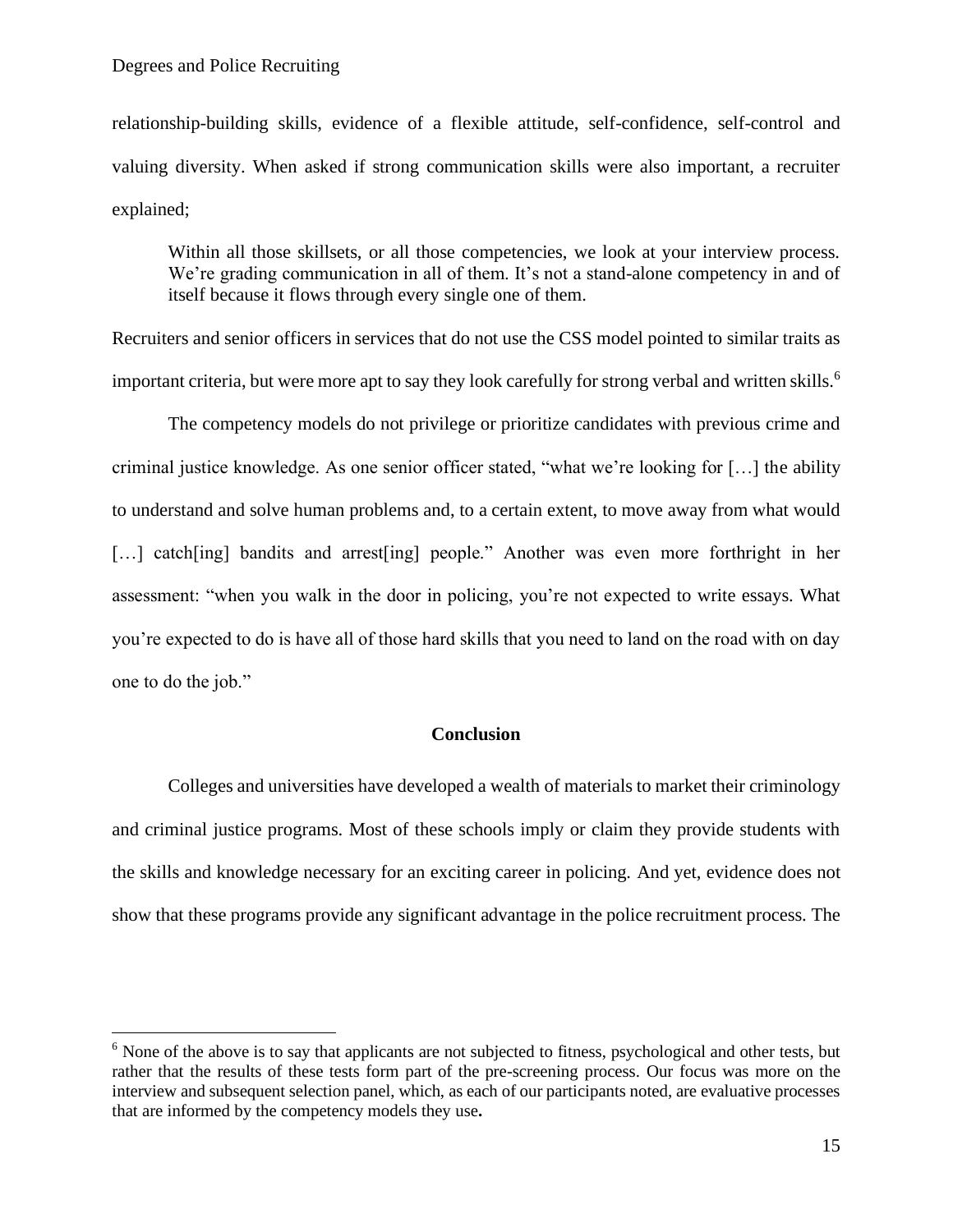current study explored this topic through interviews with both police recruiters and senior officers across eighteen different police services in the province of Ontario.

Our results suggest that, while having a degree in the field of criminology or criminal justice may give an initial lead to applicants, any advantages from this education are often nullified shortly after applicants begin training or enter the field. Although a few interviewees felt that a criminology degree might eventually benefit someone further in their career, most believed that police organizations needed individuals with diverse forms of knowledge and skill sets. Some stressed that degrees in business were particularly helpful to those interested in management positions. As one interviewee explained, "I'm not aware that any one particular program that is better suited for policing than not."

Interview data shows most participants felt that the experience of obtaining any degree gives applicants the most valuable job skills. Interviewees who answered "yes" to the question went on to qualify their answers, saying that it was the skills gained by obtaining post-secondary education rather than the degree content that police organizations value.

Considering the recruitment process as a whole, skills and personal qualities are determining factors in applicant success, over and above degree content. Modern recruitment typically relies on competency models. These models identify the primary responsibilities of a constable, and match these to core skills and personal qualities deemed necessary in their work environment. For example, the performance of a patrol officer's tasks requires characteristics and skills such as adaptability, interactive verbal communication, and strong written skills. None of these skills are specific to the domain of criminology, but rather can be developed within any undergraduate degree program, or in the workplace.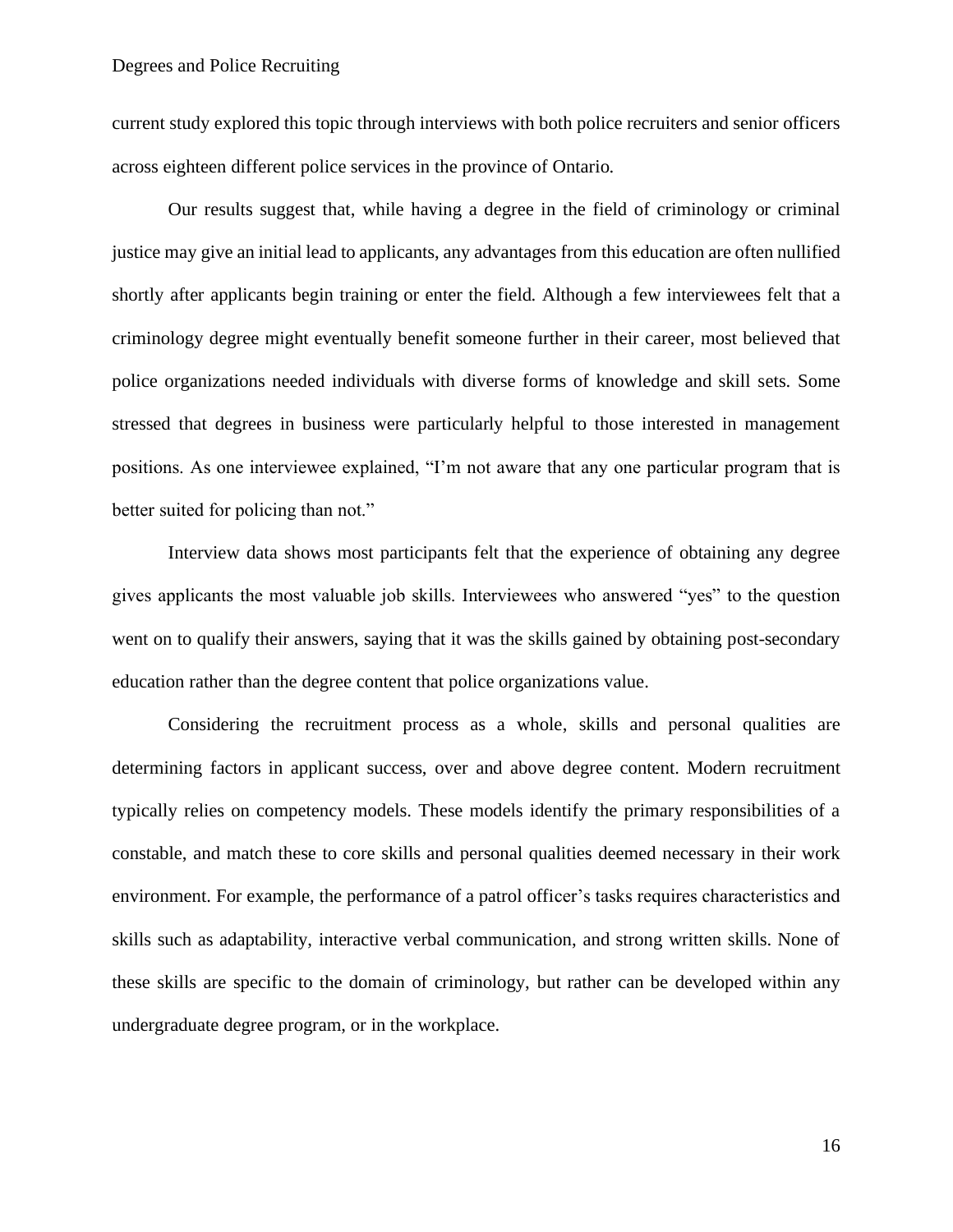It is important to mention some limitations of or study. Firstly, the study focused on police recruiting by organizations within the province of Ontario. While a minority of these services use a national-level set of selection standards, or their own internal criteria, the majority rely on provincial standards that may or may not be comparable to other jurisdictions. Our results are, therefore, not generalizable to agencies or states that rely on selection processes that favour criminology or criminal justice degrees.

A second limitation worth considering is that some of the organizations participating in this study use a pre-interview screening process. In some instances, candidates with a criminology or criminal justice degree receive higher scores than those with other degrees. However, as we have observed, once the interview phase of the recruitment process begins, degree content appears largely immaterial to the odds of success.

Despite its limitations, our study has important implications for universities offering criminal justice or criminology education. Besides dispelling the notion that criminology graduates are preferred over other degree holders by the police, the study shows that universities and colleges need to either ensure their course curricula align more closely with the hiring needs of police and other criminal justice agencies. They must be careful in their messaging to potential applicants, avoiding suggestions that a certificate, diploma or degree in criminology or criminal justice will provide a necessary advantage, or fast track, to a policing career. One way to make the criminology students more marketable is for the programs to focus on the modes of content delivery. Research shows that police organizations value programs that develop student skills through role playing, simulation exercises and by incorporating group activities for problem solving, in order to prepare future recruits for their role as police officers (authors, 2017).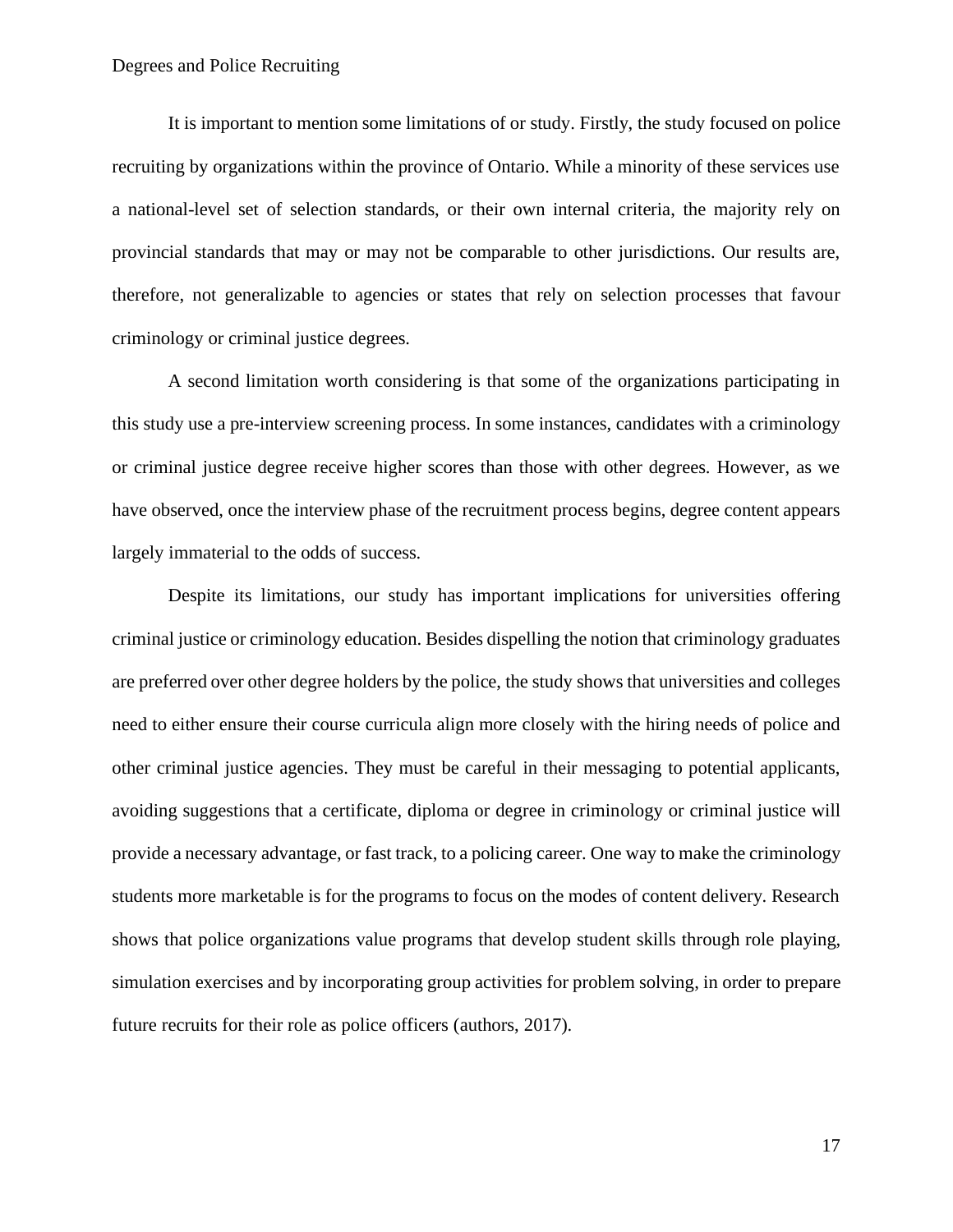## **References**

- Bartels, L., McGovern, L., & Richards, K. (2015). Degrees of difference? A preliminary study of criminology degrees at Australian universities. *Australian and New Zealand Journal of Criminology*, 48(1), 119–146.
- Braun, V. and Clarke, V. (2006) Using thematic analysis in psychology. Qualitative Research in Psychology, 3 (2). pp. 77-101.
- Bunce, L., Baird, A., & Jones, S. (2016). The student-as-consumer approach in higher education and its effects on academic performance. *Studies in Higher Education,* 1-21.
- Carlan, P. (2007). The criminal justice degree and policing: Conceptual development or occupational primer? *Policing: An International Journal of Police Strategies and Management*, 30(4), 608-619.
- Courtright, K. & Mackey, D. (2004). Job desirability among criminal justice majors: Exploring relationships between personal characteristics and occupational attractiveness. *Journal of Criminal Justice Education*, 15(3), 311-26.
- Farrell, B. & Koch, L. (1995). Criminal justice, sociology, and academia. *The American Sociologist*, 26(1), 52-61.
- Flanagan, T. (2000). Liberal education and the criminal justice major. *Journal of Criminal Justice Education*, 11(1), 1-13.
- Frederick, B. (2012). The marginalization of critical perspectives in public criminal justice core curricula. *Western Criminology Review*, 13(3), 21-33.
- Hamer, J. & Lang, C. (2015). Race, structural violence, and the neoliberal university: The challenges of inhabitation. *Critical Sociology*, 41(6), 897-912.
- Manis, J., Archbold, C., & Hassell, K. (2008). Exploring the impact of police officer education level on allegations of police misconduct. *International Journal of Police Science and Management*, 10(4), 509–523.
- Medicine Hat College. (2010). Criminal justice [Formal description]. Retrieved from [https://www.mhc.ab.ca/ProgramsandCourses/Academic-Programs/Programs-of-](https://www.mhc.ab.ca/ProgramsandCourses/Academic-Programs/Programs-of-Study/Criminal-Justice)[Study/Criminal-Justice](https://www.mhc.ab.ca/ProgramsandCourses/Academic-Programs/Programs-of-Study/Criminal-Justice)
- Ontario Association of Police Services Board. (2017). Member survey results police services act rewrite. Retrieved from OAPSB website: https://oapsb.ca/wpcontent/uploads/OAPSB-Survey-Results.pdf
- Paoline, E., Terrill, W., & Rossler, M. (2015). Higher education, college degree major, and police occupational attitudes. *Journal of Criminal Justice Education*, 26(1), 49-73.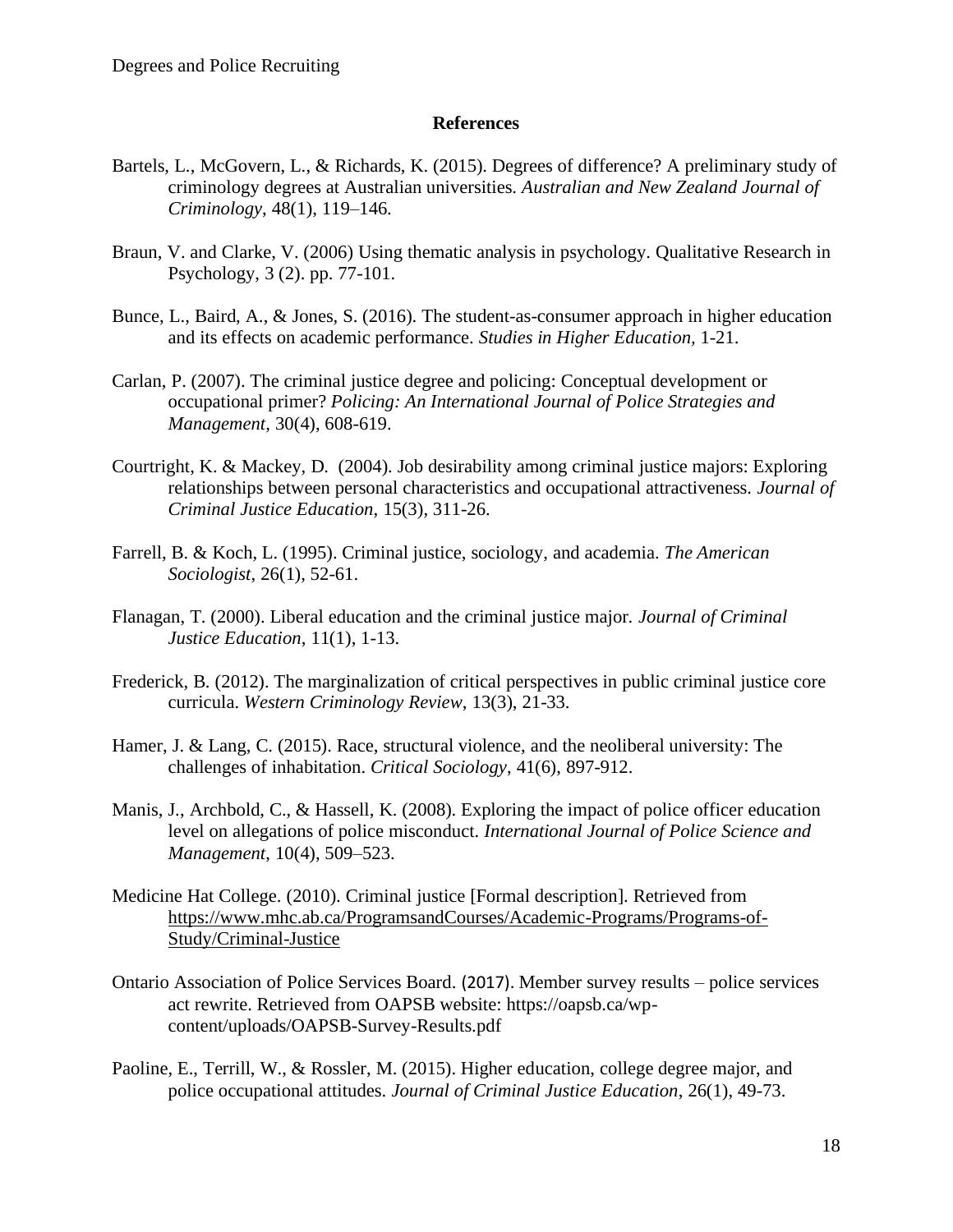- Paynich, R. (2009). *The impact of a college-educated police force: A review of the literature.*  Milton, MA: Curry College
- Police Services Act, R.S.O. [1990, c. P.15]. Retrieved from the Ontario Laws website: https://www.ontario.ca/laws/statute/90p15
- Peeters, H. (2014). Constructing comparative competency profiles. In P. Stanislas (Ed.), *International perspectives on police education and training (pp. 90-113). Abingdon,* Oxon: Routledge.
- Saunston, H. & Morrish, L. (2010). Vision, values and international excellence: The 'products' that university mission statements sell to students. In M. Molesworth, R. Scullion, & E. Nixon (Eds.), *The marketisation of education and the student as consumer* (pp. 73-85). London: Routledge.
- Schanz, Y. (2013). Perceptions of undergraduate students on criminology and criminal justice education in the United States: An empirical analysis.' *International Journal of Criminal Justice Sciences*, 8(2), 105-119.
- Steinmetz, B., Schaefer, B., del Carmen, R., & Hemmens, C. (2014). Assessing the boundaries between criminal justice and criminology. *Criminal Justice Review,* 39(4), 357-376.
- Thomas, D.R. (2006). A general inductive approach for analyzing qualitative evaluation data. *American Journal of Evaluation*, 27 (2), 237-246.
- Wimshurst, K. & Allard, T. (2007). Criminal justice education, employment destinations, and graduate satisfaction. *The Australian and New Zealand Journal of Criminology*, 40(2), 218-235.
- Worden, R. (1990). A badge and a baccalaureate: Policies, hypotheses, and further evidence. *Justice Quarterly*, 7(4), 565-592.